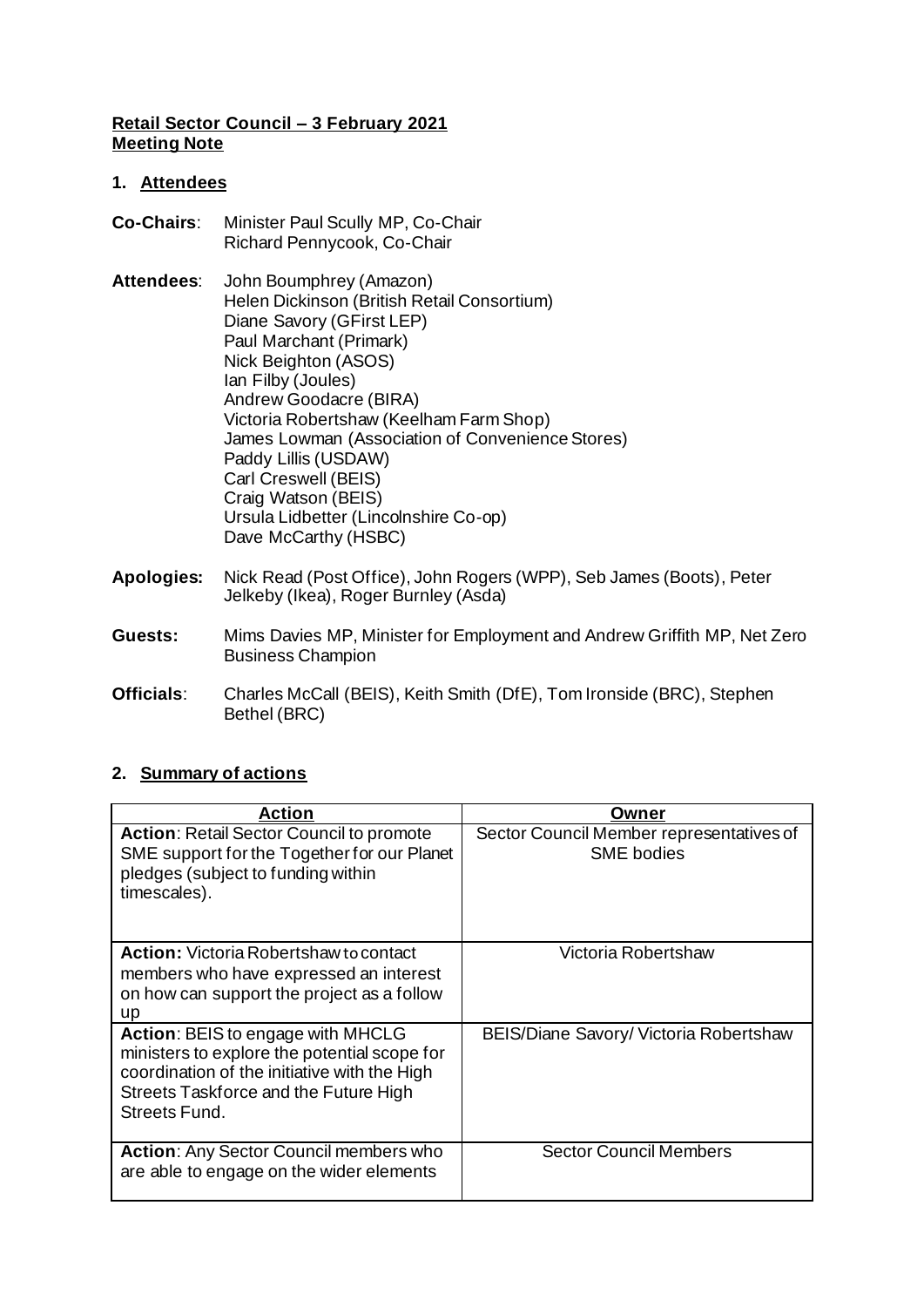| of the workstream to contact Richard<br>Pennycook.<br>Further reflections on areas of work to<br>prioritise based on the 7 already suggested<br>plus contributions in the meeting to be<br>submitted direct to Richard Pennycook | <b>Sector Council Members</b>      |
|----------------------------------------------------------------------------------------------------------------------------------------------------------------------------------------------------------------------------------|------------------------------------|
| <b>Action:</b> Retailers to indicate to BEIS any<br>amendments required to previous<br>reopening plans.                                                                                                                          | <b>Sector Council Members</b>      |
| <b>Action: Sector Council to circulate</b><br>correspondence from Paddy Lillis on a<br>suggested strategy for retail.                                                                                                            | <b>Retail Sector Council</b>       |
| <b>Action: Sector Council to consider the</b><br>longer-term framework suggested at the<br>next meeting.                                                                                                                         | <b>Richard Pennycook</b>           |
| Action: The Sector Council will reflect on<br>the employment and skills discussion and<br>consider the role it can play in the coming<br>months                                                                                  | Richard Pennycook, Helen Dickinson |

# **3. Note of Discussion**

# **a) Welcome, Introductions and Update from the Minister**

The Minister welcomed attendees to the meeting and provided an overview of the agenda. He particularly welcomed Andrew Griffiths MP and Mims Davies MP to the meeting to contribute to the Net Zero and employment items respectively.

Richard Pennycook also welcomed attendees to the meeting and introduced the subsequent item on Net Zero and the Circular Economy.

# **b) Net Zero and the Circular Economy**

Victoria Robertshaw provided a presentation on the progress of the Net Zero workstream, which has been split into three separate workstreams:

- Supporting 'Together For Our Planet' campaign for SMEs on behalf of retail sector.
- Green Street, a real life pilot to get SMEs to take action to reduce their carbon output and inspire other retailers to change.
- A new workstream led by Richard Pennycook, focussed on the larger companies and the actions which retail as a whole should be doing.

Since the last meeting there has been a significant focus on identifying resourcing for the workstream. She welcomed the support from BIRA which closely aligns with the work of the wider project. In terms of funding, progress is still being made in identifying potential sources to support this workstream, with confidence that the funding for the next phase will be forthcoming.

The research undertaken by the Broadway Initiative with support of BIRA shows that the needs of SMEs are distinct from those of larger companies. Making the financial case through the Green Street pilot will help to demonstrate the alignment between taking effective steps to tackle associated challenges and commercial success. The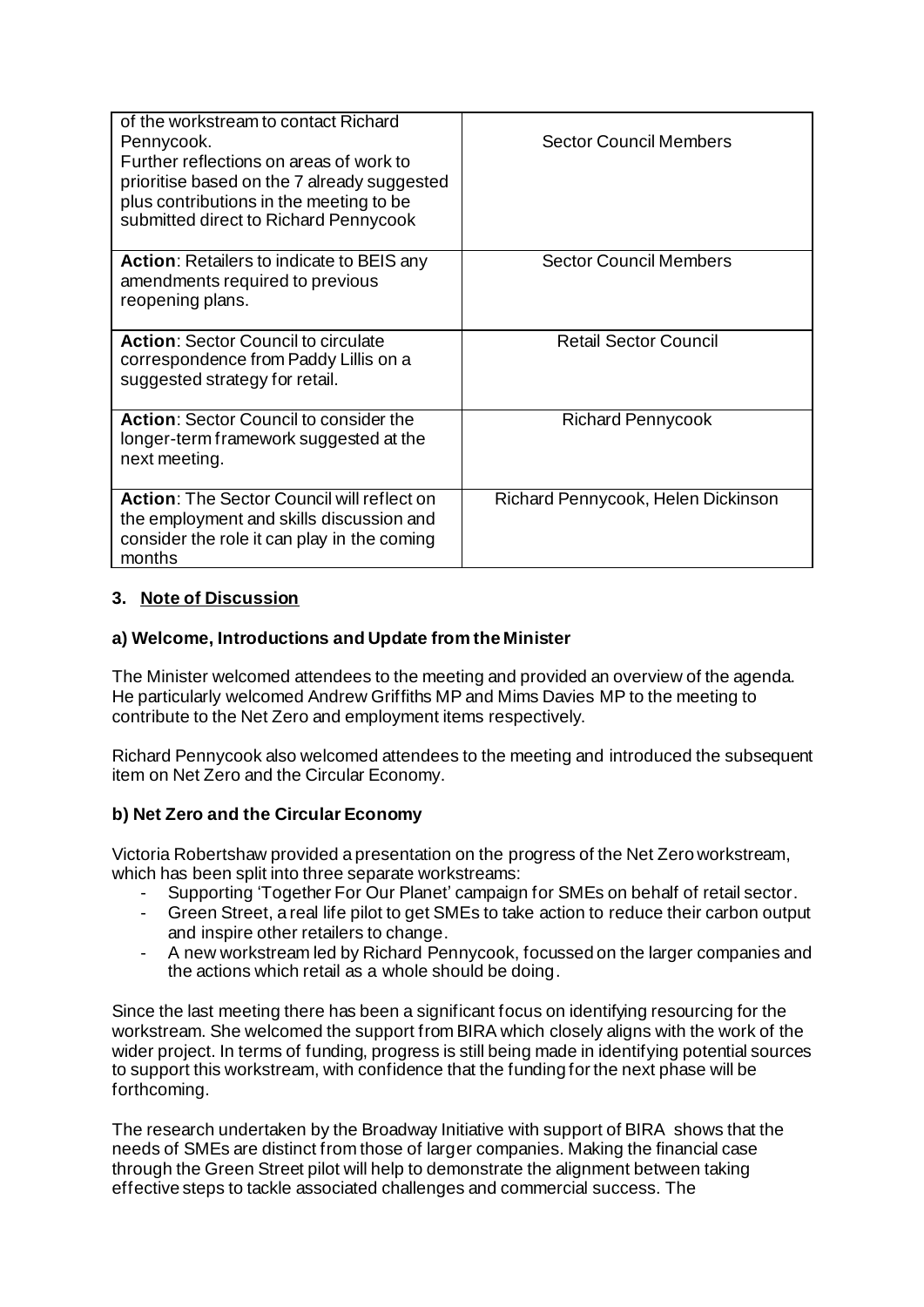recommendations from the research are focused on the need for dedicated, accessible online content, underpinned by high quality peer group advice and support. The question of accreditation has also been identified as being vital to provide customer reassurance as to the approach taken by SMEs. The benefits of conducting the pilot in a defined local area were outlined, with Bradford expected to be the location used. Victoria signalled good support from multiple stakeholders including the City Council and BID. Green Street is expected to go live in April.

Andrew Griffiths emphasised the government's support for the initiative and welcomed the forward focus on action in the months to come.

In the discussion that followed, Sector Council members discussed the desired measurable outcomes and delivery and the role that these would play in ensuring effective uptake in other areas following the initial pilot. Victoria confirmed that these were deliverables from the pilot. Members also asked about the local retailers who would be supporting the initial pilot and Victoria explained that whilst they have yet to be approached, there is a good core of credible independent retailers in the city. The potential value of Business Improvement Districts in delivering the broader rollout of the initiative was also highlighted. The importance of coordinating with MHCLG on potential relevance to the High Streets Taskforce and the Future High Streets Fund was discussed.

**Action**: Retail Sector Council to promote SME support for the Together for our Planet pledges.

**Action**: Victoria Robertshaw to contact members who have expressed an interest on how can support the project as a follow up.

**Action**: BEIS, Diane Savory and Victoria Robertshaw to engage with MHCLG ministers to explore the potential scope for coordination of the initiative with the High Streets Taskforce and the Future High Streets Fund.

Richard Pennycook provided an overview of the sustainability challenge for the retail industry and the preconditions for successfully addressing existing obstacles. Systemic challenges create difficulties for companies and customers seeking to make better decisions and choices. It is suggested that the Sector Council should undertake targeted interventions which complement areas of activity already underway. Good quality data and information need to be a key precondition for any such activity. Once obstacles are identified, action from government is likely to be needed in some cases to support any solutions identified.

Andrew Griffiths MP indicated his strong support for the preconditions identified. Sector Council members also noted that legislation can be a useful tool to encourage good practice and compliance, when used with care.

Discussion took place around the areas of focus highlighted in the paper, and it was recommended that a small number should be selected, to ensure that meaningful progress can be achieved. The following additions or refinements to the suggestions in the paper were flagged for consideration:

- Packaging
- Clothing Reuse and Textile Recycling Infrastructure
- Plastics
- Refrigeration
- Supply Chain efficiency

**Action**: Any final further contributions to be submitted directly to Richard Pennycook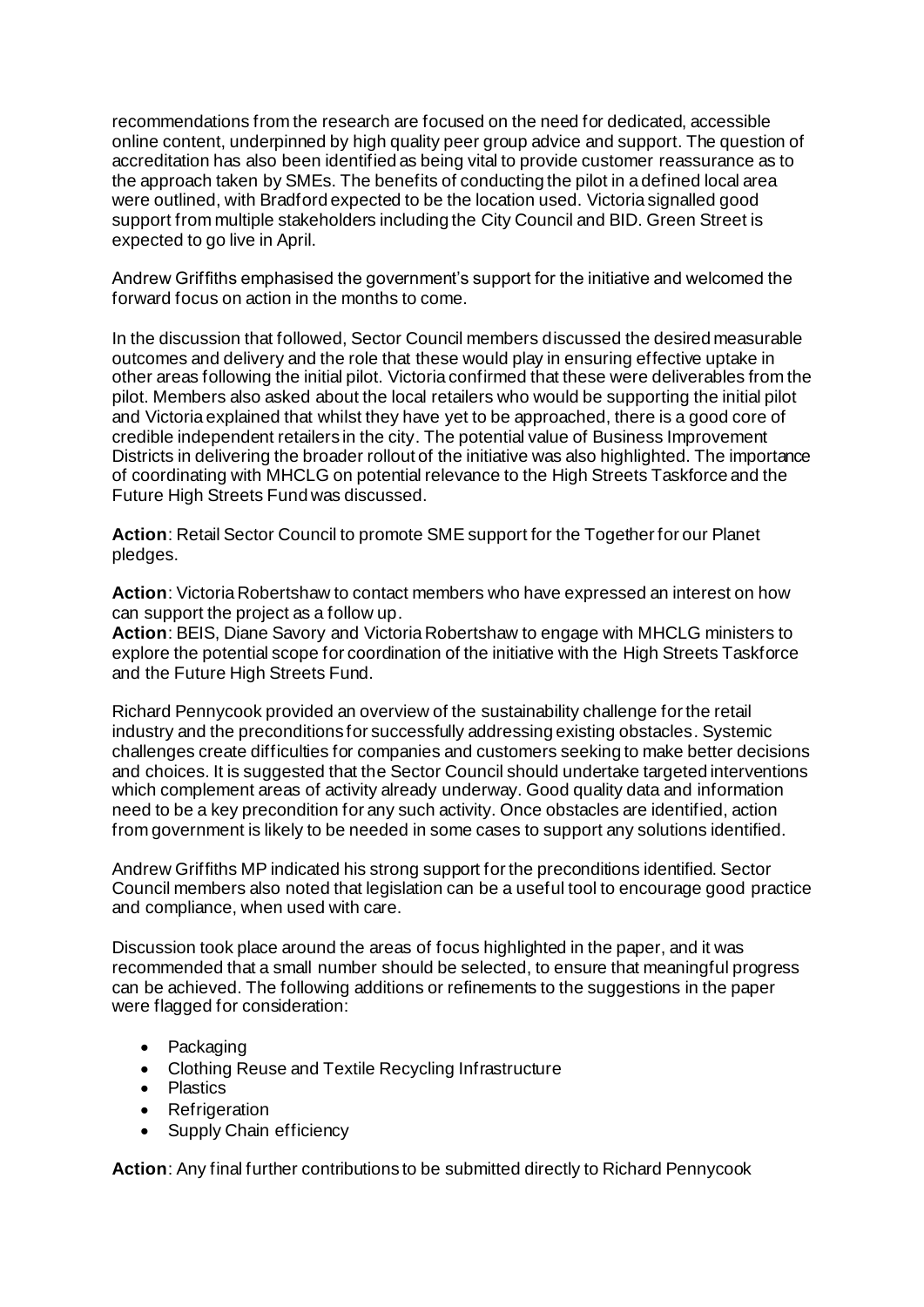**Action**: Any Sector Council members who are able to engage on the wider elements of the workstream to contact Richard Pennycook.

#### **c) Covid Recovery Discussion**

The Retail Minister thanked retailers for the efforts that had been made to serve customers safely. The focus now is on ensuring that retailers who are currently closed are able to reopen as soon as it is safe to do so and that effective support is received in the interim period.

Paddy Lillis outlined his recent correspondence with government setting out the need to focus on the long-term framework which will be needed to ensure a continued vibrant retail sector in the UK. A strategy or blueprint should be considered setting out an effective future framework to ensure a successful future for the industry.

**Action**: Retailers to indicate to BEIS their priorities for reopening.

**Action**: Sector Council to circulate previous correspondence from Paddy Lillis.

**Action**: Sector Council to consider the longer-term framework suggested at the next meeting.

#### **d) Stock Take on Skills and Employment Workstrands**

Helen Dickinson provided an update on the current state of play in relation to the skills and employment workstrands. The accelerated transformation in the industry enhances the relevance of these initiatives, aligned to the BRC's Better Jobs initiative. First, we will be engaging fully with the emerging government focus on the future employment landscape, particularly given the upcoming employment bill. Second, reskilling is a vital – BRC Learning is working closely with the Amazon team looking at professionalisation standards for retail, but the first step is a cohesive retail learning programme offer. This is now in the market. Third, the industry is focused on diversity and inclusion, with research being undertaken looking at senior level diversity within retail businesses. This will be launched in March alongside industry pledges from retailers to ensure measurable progress on these issues within retail businesses.

Giving close consideration to the structural nature of the changes taking place in the retail industry was highlighted as being of particular importance. It was recognised that while in the hospitality industry much of the work displacement is likely to be temporary, in retail it will be permanent. There will be fewer jobs in retail in the future.

Keith Smith introduced the Skills and Jobs White Paper and the unique opportunity it presents to take an end-to-end look at the entire skills landscape and the implications for employment. He encouraged Members to engage their organisations on the White Paper recommendations.

Mims Davies noted that wholesale and retail accounted for a significant proportion of new Universal Credit claims in recent months. At this stage it is not clear what the scale of the eventual outcome of the current pandemic and the industry response will be for the retail workforce. At the same time there are large numbers of vacancies in some industries, such as construction, social care and tech related. As the labour market continues to evolve, effective engagement with employers will be essential to ensure the right support is provided as people acquire the right skills for the future. The Kickstarter scheme will have a key role to play in that regard.